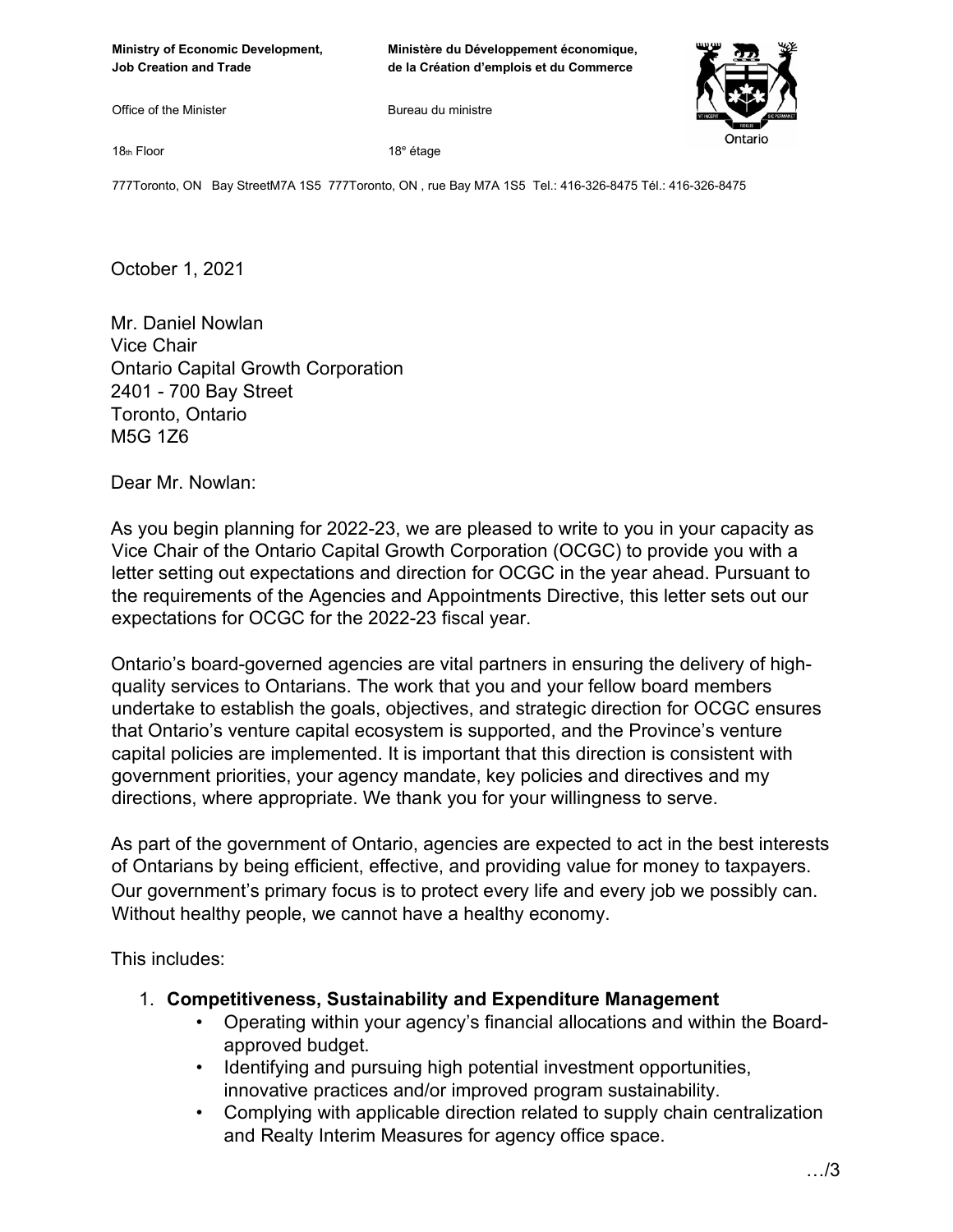• Working with the ministry, where appropriate, to advance the *Ontario Onwards Action Plan*.

# 2. **Transparency and Accountability**

- Abiding by applicable government directives and policies and ensuring transparency and accountability in reporting.
- Adhering to requirements of the Agencies and Appointment Directive, accounting standards and practices, and the *Public Service of Ontario Act* ethical framework, and responding to audit findings, where applicable.
- Identifying appropriate skills, knowledge and experience needed to effectively support the board's role in agency governance and accountability.

## 3. **Risk Management**

- Developing and implementing an effective process for the identification, assessment, and mitigation of risks, including planning for and responding to health and other emergency situations, including but not limited to COVID-19.
- Developing a continuity of operations plan that identifies time critical/essential services and personnel.

## 4. **Workforce Management**

- Optimizing your organizational capacity to support the best possible public service delivery.
- Modernizing and redeploying resources to priority areas when or where they are needed.

## 5. **Data Collection**

- Improving how the agency uses data in decision-making, information sharing and reporting, including by leveraging available or new data solutions to inform outcome-based reporting and improve service delivery.
- Supporting transparency and privacy requirements of data work and data sharing with the ministry, as appropriate.

## 6. **Digital Delivery and Customer Service**

• Using a variety of approaches or tools to ensure service delivery and service standards are met in all situations, including COVID-19.

## 7. **Diversity and Inclusion**

- Developing and encouraging diversity and inclusion initiatives promoting an equitable, inclusive, accessible, anti-racist and diverse workplace.
- Demonstrating leadership of an inclusive environment free of harassment.
- Adopting an inclusion engagement process to ensure all voices are heard to inform policies and decision-making.